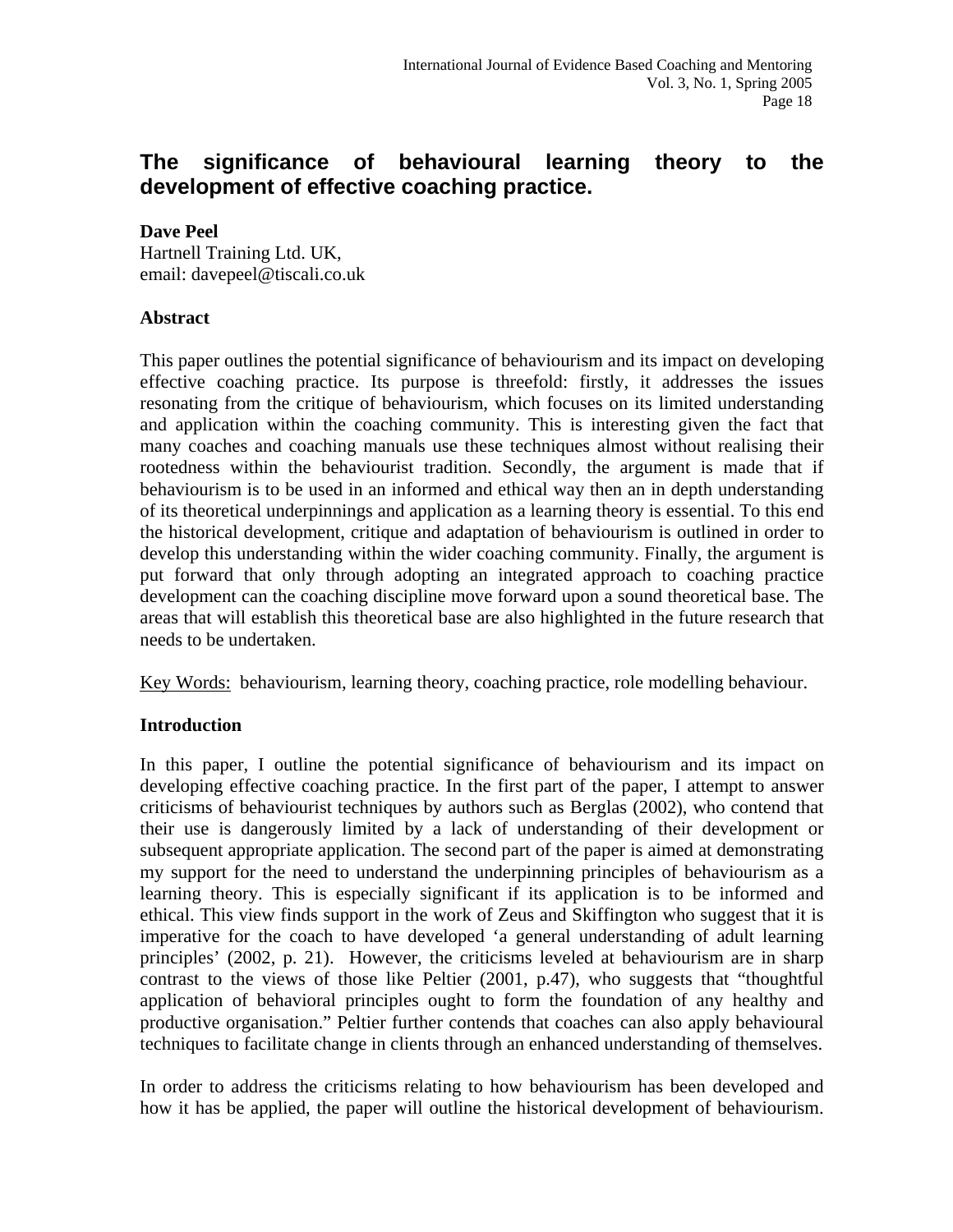This is undertaken with the purpose of helping coaches, who do not currently posses an understanding of learning theory, to start to develop it. Such understanding will enhance their practice by developing an appreciation of these useful tools and techniques that have developed out of this field of study. Support is provided by Zeus and Skiffington (2000), who suggest that without this understanding coaching practice hangs in a theoretical abyss. The impact and pervasive nature of behaviourism will also be highlighted because its influence reaches into almost every aspect of coaching practice. For example, in my experience and an examination of current best practice coaching literature reveals numerous references to behaviourist techniques, i.e. purely behavioural objectives and associated feedback, which are often not labeled as such, as exemplified by Burdett (1998), Parsloe and Wray (2000), and Whitmore (2002). To complete this analysis of behaviourism a specific example of the efficacy it offers coaches will be exemplified by examining the impact of behaviour modeling.

Having developed the above understanding, I will then suggest that to incorporate behavioursim and its associated techniques within an integrated approach is the most effective use of these techniques in coaching practice. This will be evidenced through the use of two exemplars: the first will be explored through examining neuro-lingusitic programming, a set of integrated techniques currently used in a great deal of coaching practice. The second will focus more on my own experiences of being coached and the reflections that resulted from that development. I will then move on to address definitions of coaching and behaviourism in order to contextualise this debate, but first I outline the methodology adopted to undertake this paper.

# **Methodology**

The paper locates behaviourism within its epistemological roots by adopting a historical perspective. The psychology of learning literature and associated fields of study are used to facilitate this including the relevant coaching literature. Undertaking a literature review provides the researcher with a substantial opportunity to develop 'theoretical sensitivity', which is defined as "a personal quality of the researcher" indicating "an awareness of the subtleties of meaning of data" (Strauss and Corbin 1990, p.41). Support for this viewpoint is provided by Simon's (1994), suggestion that a review of the existing literature is an integral component of data collection and ultimately research question generation. The literature is also supported by the use of my own experience of using behavioural coaching techniques over the last 15 years and of the anecdotal experiences of other coaches I have either trained or worked with.

# **Defining Coaching and Behaviourism**

Firstly my own experience of coaching leads me to support the suggestion advanced by Kilburg (1996, p. 135), who defines coaching as "a helping relationship formed between a client…..and a consultant who uses a wide variety of behavioural techniques and methods." Kilburg further contends that the aim of this coaching intervention is to achieve a "mutually identified set of goals…" Although this definition was originally applied to executive coaching, I suggest that it encapsulates the main elements of coaching practice as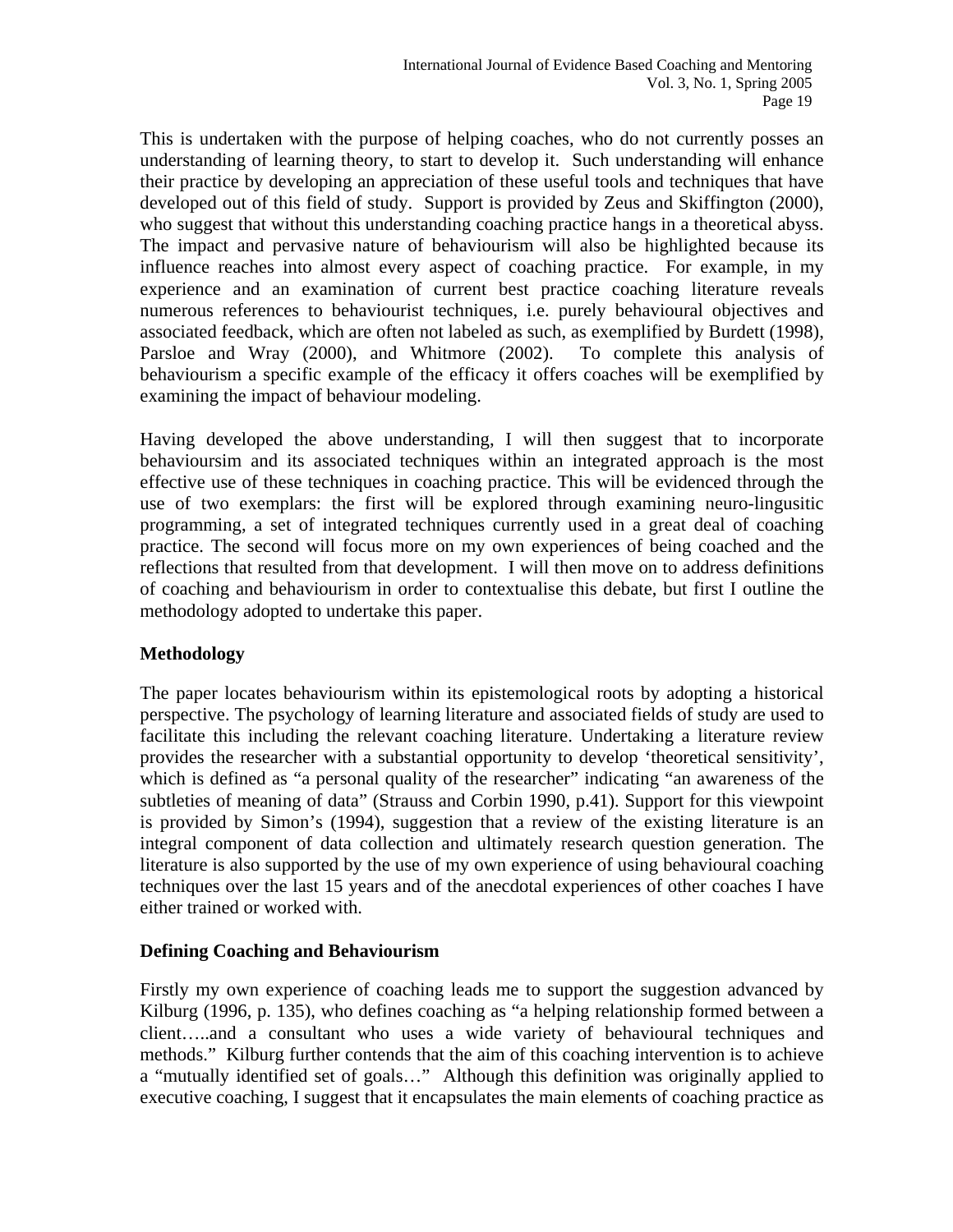I see them. Support for this contention comes form Thach (2002) who argues, that this definition is very inclusive of most concepts espoused in other descriptions provided in the coaching literature as evidenced in the work of Flaherty (1999), Hargrove (1995), Goldsmith et al (2000), Judge and Cowell (1997) and Thach and Heinselman (2000).

Secondly, behaviourism, according to Reber (1985, p. 86), can be defined as an "approach to psychology which argues that the only appropriate subject matter for scientific psychological investigation is observable, measurable behaviour." The assertion that only those things that were directly observable were scientifically relevant stems from the work of the founding father of the term 'behaviourism', Watson (1930), who argued that this type of study would eventually reveal all that needed to be known about human behaviour. Hill (1990) posits that this was Watson's most significant contribution because it set the parameters of the development of behaviourism as a distinct field of study. This focus on the measurable aspects of behaviour should also resonate with those coaches who use goalsetting techniques that aim to do exactly this. Examples of this include helping coachees set SMART objectives and the NLP technique of developing 'well formed outcomes'. Both of which place emphasis on the ability to measure an observable, often exclusively behavioural, difference in performance and formulate it into a précis and specific objective as exemplified in the work of Mager (1962).

#### **Locating Behaviourism within a historical perspective**

Cheetham and Chivers (2001) argue that no review of the literature on learning theories could be complete without reference to the seminal work of Pavlov. Pavlov's (1927) work on classical conditioning or the linking of a stimulus, which reliably elicits a specific behavioural response, can be viewed as seminal because it provided the foundation for modern developmental psychology. Pavlov also clearly demonstrated that animals could be conditioned to behave in a required way by subjecting them to otherwise neutral stimuli and thus 'conditioned – response' was discovered. Watson (1913, 1930) and Skinner (1938) then applied these principles to human behaviour. Significantly they added in additional reinforcement elements following the desired response, which demonstrated that 'operant responses', i.e. those that related to more complex everyday behaviour, could be achieved. For example, at Littala Finland, a producer of high-quality glass products, trainees are coached to repeat the same initial glass blowing task over a hundred times. Each attempt is modified and reinforced through very specific feedback from the experienced coach until it is perfect, then the trainee is coached in the same way on to the next level of complexity (Davis and Davis, 1998). Thus the process of learning is viewed as a straightforward mechanism, which is portrayed as the result of a behavioural response to some form of stimulus.

This behaviourist view of learning was expanded by Thorndike (1911, 1931), who developed a systematic learning theory incorporating the consequences of behaviour in the form of how they were reinforced. Thorndike argued that the consequences of past behaviour must have an effect on future behaviour and that recognising and strengthening the stimulus-response connection is the essence of learning. From this proposition Thorndike (1911) developed his 'Law of Effect', which stated that behaviours that were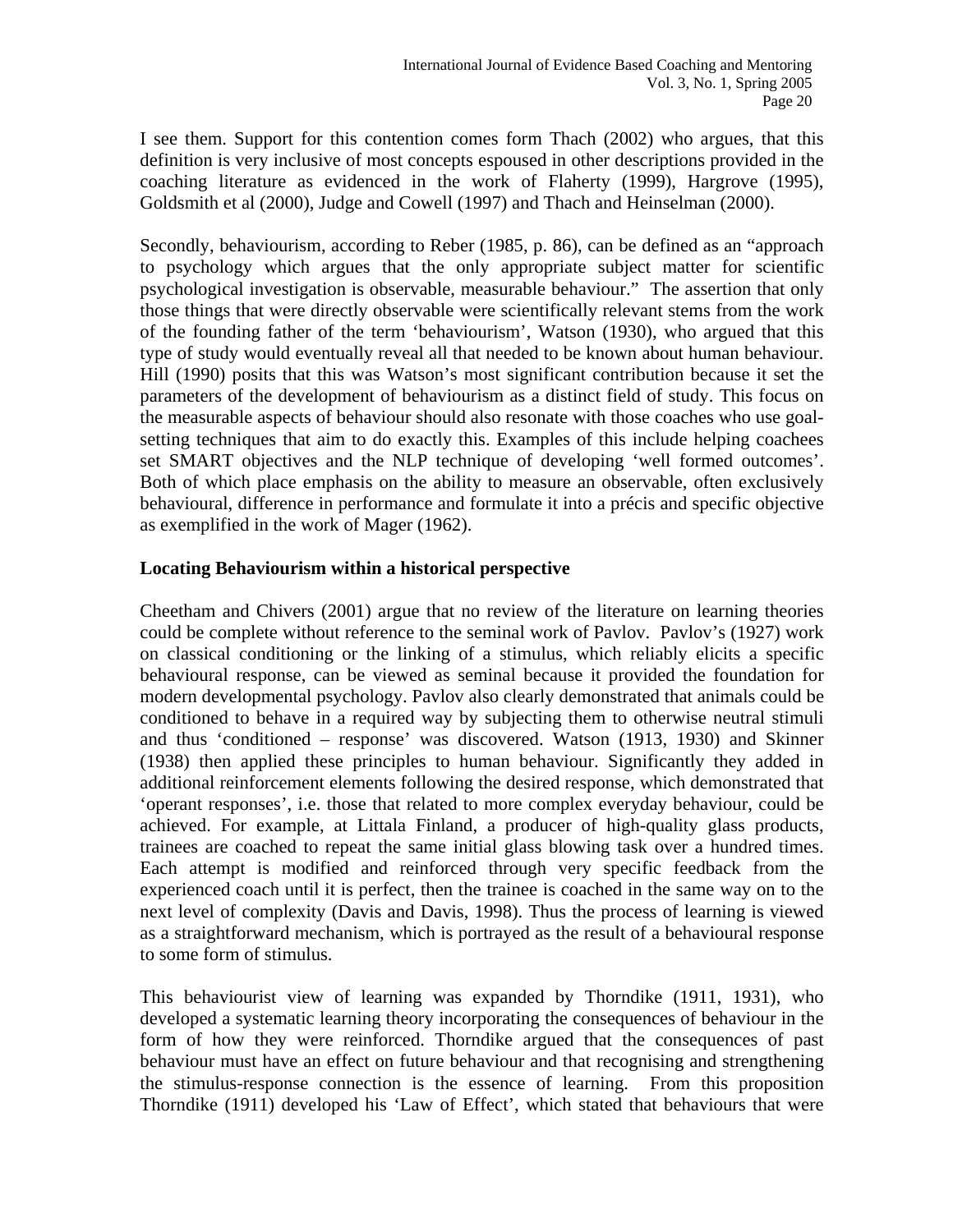rewarded tended to recur, while behaviours that were punished or not rewarded tended to weaken. Later, Thorndike (1931) refined his 'Law of Effect' to reflect the fact that he found that punishment did not weaken the stimulus-response connection, rather it lead subjects to avoid the situation or initiated feelings of anxiety or fear. This discovery's significance for learning was summarised by Thorndike himself as "we may increase our confidence in positive rather than negative learning and teaching" (Thorndike, 1931, p. 46).

#### **A critique of Behaviourism**

Myers (1988) details some of the most telling critiques of behaviourism that initially emanate from its pure positivist reductionism. Firstly, behaviourism reduces all behaviour to the level of a correlation between an external stimulus and an internal response. This supposition Myers argues is faulted for ignoring the importance of cognitive psychological processes, which focuses on internal process such as perception and learning from reflection, which have a major part to play in facilitating an understanding learning. This focus on reductionism also led behaviourism to adopt a very simplistic approach to the correlation between learning and the development of language. This led Chomsky (1959) to subject behaviourism to one of its most devastating critiques, based on the capacity of humans to create never before uttered sentences. Supporting this stance Mennell (1980, p.8) argues that since "language is inseparable from social activities, Chomsky's theory of language in itself makes a telling case against the determinism of the behaviourists." Kolb (1988) also criticises behaviourism for conceptualising the environment-person relationship as being one way when in fact this is not the case. Kolb criticises behaviourism for creating empirically verifiable models of learning that are only applicable in the artificial laboratory environment.

Another important critique of behaviourism developed out of the work of Piaget (1926) and Vygotsky (1962) and became known as constructivism. Although Derry (1996) posits that there is little agreement on a universal constructivist theory of learning there is agreement on a number of common themes and issues that span this disparate spectrum of concepts (Hanley, 1994). Foremost amongst these criticisms is that, while behaviourism emphasises observable external behaviour and avoids reference to meaning, representation and thought, constructivism adopts a cognitive approach. Significantly this difference in emphasis has profound consequences for every aspect of learning theory ranging from how knowledge and skills are acquired to the relationship between the student (coachee) and teacher (coach). Supporting this contention Von Glasersfeld (1995) clearly articulates the difference in the role of the teacher (coach) between constructivism and behaviourism as respectively a 'midwife in the birth of understanding' as opposed to being 'mechanics of knowledge transfer'. Thus, as Wilson and Cole (1991) contend, constructivism must place the learner in active control of their learning through trying to solve rich and authentic problems in a real world environment.

Further supporting this critique of behaviourism, Fosnot (1996) suggests that the focus of learning should be on concept development and developing deep understanding rather than simple behaviour or skills acquisition. Learning is therefore viewed as a process of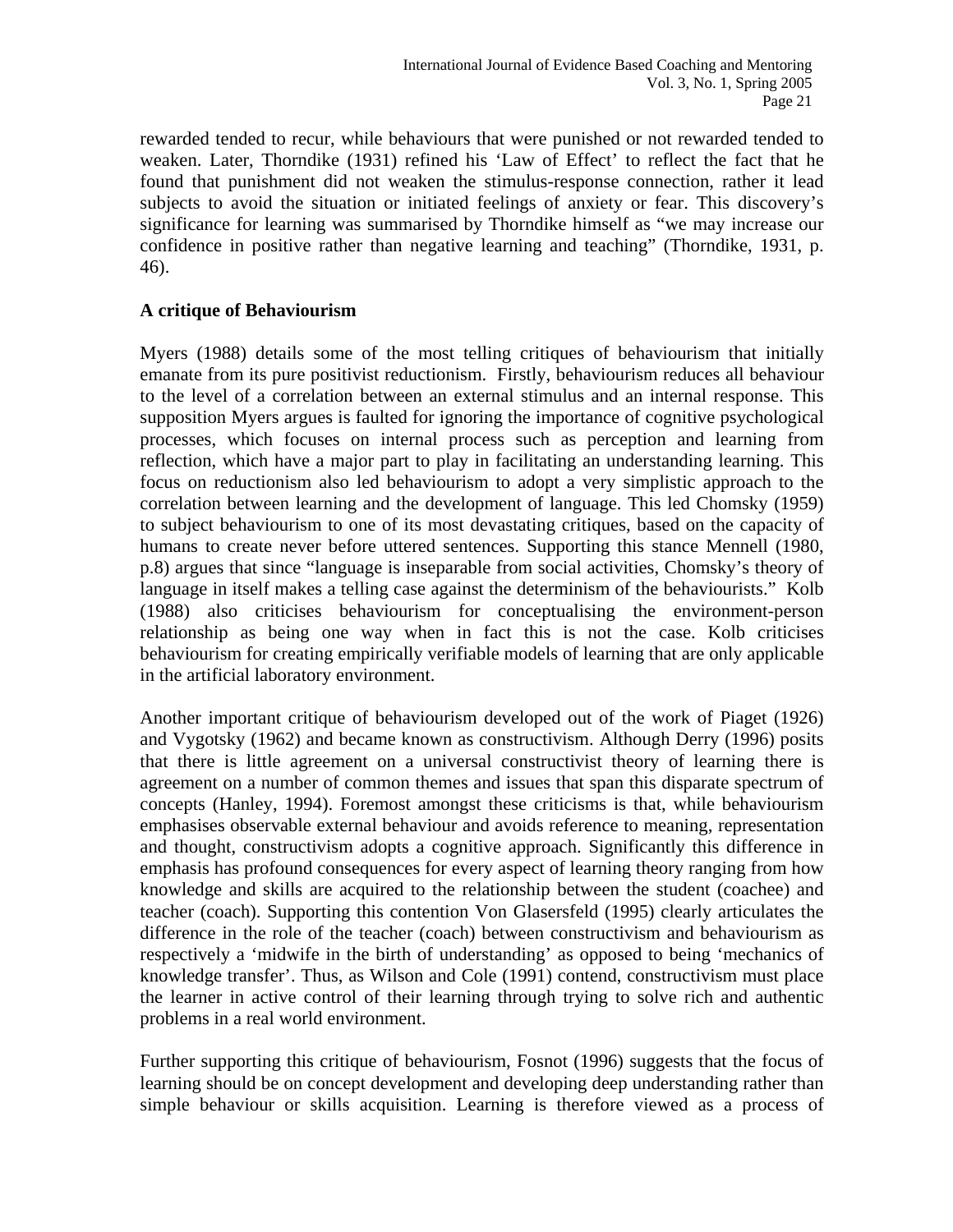constructing meaningful representations of one's own experiential world. This also means that educators and coaches are challenged with the need to construct a model of the conceptual worlds of students (coachees) because, argues Von Glaserfeld (1996), this could be very different from what educators (coaches) intended. Constructivism also argues that learning is affected by the interaction between individuals and their environments as evidenced in the work of Jonassen (1994) who suggests that there is a characteristic array of design principles for learning that need to be followed. Constructivism itself has been criticised for expecting too much of the learner and risking critical gaps in what is learned. Hodson and Hodson (1998, p.35), for example, argue that "it is absurdly naïve to expect (learners) to be able to invent for themselves the abstract notions such as gene, molecule and magnetic field that scientists have developed over many years."

 I fully endorse these criticisms but contend that there is a danger that much of what is useful about behaviourism is viewed as being flawed and therefore not used, without thought for what coachees may gain from such interventions. Or that, as Berglas (2002) has argued, these techniques are used without an awareness of their theoretical makeup, which must limit their effective application. I would also suggest that, without developing an eclectic theoretical base incorporating numerous learning theories, developments from psychology and practitioner experiences, coaching could fall foul of the same deterministic reductionism that has haunted behaviourism. An example of this is the view that constructivism is the only learning theory that applies to coaching. This view has been attacked by Masani (2001), as having the same potential for a deterministic 'new slavery' in terms of its omnipotence that behaviourism has been criticised for during its early prominence. Consequently the rest of this paper will seek to address this issue by focusing on how behaviourism has attempted to answer these criticisms and demonstrate this adaptation through specific exemplars of behaviourism.

#### **Attempts to answer the critique of Behaviourism**

Many behaviourists made efforts to address criticisms of behaviourism and develop theory and practice that would mitigate the deficiencies highlighted above. This led to the beginning of attempts to combine behaviourist and cognitive principles based on an acceptance that people do not simply respond to stimuli but also act on beliefs, express attitudes and strive towards goals (Hill 1990). Most notable amongst these psychologists were Tolman (1959) and Bolles (1972) who still maintained that there was a link between stimuli and behavioural responses. More important than this suggestion was the fact that Tolman (1959) and Bolles (1972) also argued that this link was affected by a range of intervening variable or cognitive processes. The significance of this movement was profound because it opened the door for the development of an integrative approach, which could utilise the best of both of these disciplines.

More recently a number of psychologists have tried to integrate behavioural and cognitive psychology principles more successfully. For example Bandura (1977, 1986), a staunch proponent of behaviour modeling and other behavioural techniques, has developed a 'social learning' theory. This theory views learning as a continuous, dynamic and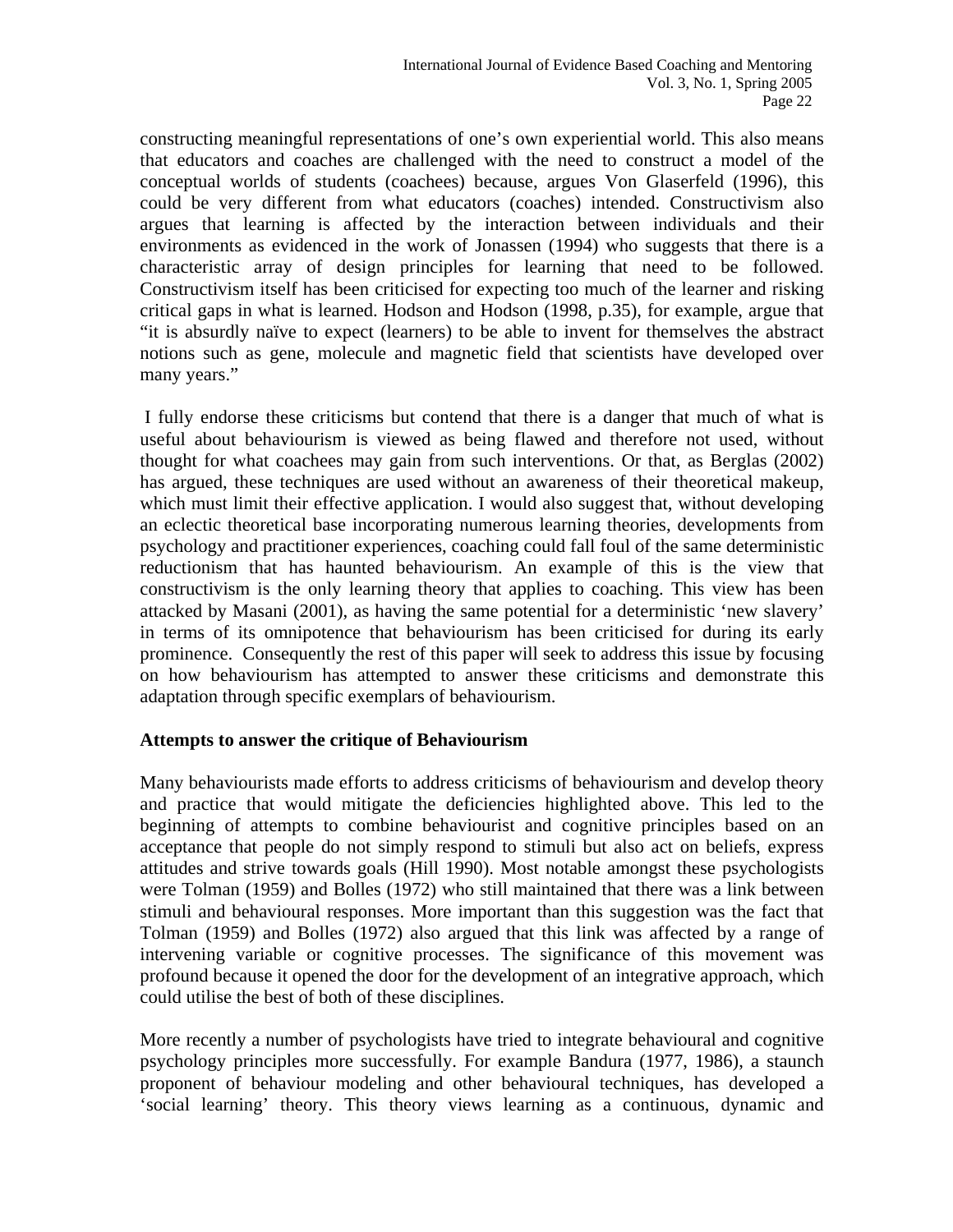reciprocal interaction between individuals, which in turn affects their attributes, values and behaviour. An example of how this theory is applied in practice can be seen in the United States Special Forces training programmes for Parachute jumping which takes place throughout the country. These programmes are based on observing an 'expert' carry out 'safe jumps' and talk about it in detail before the trainees do the same and receive one to one coaching (David and Davis, 1998). Additionally, Gagne´ and Briggs (1979) also adopted a similar integrative approach to Bandura and developed a system of task analysis, which includes training domains such as 'cognitive strategy', 'intellectual skills', as well as less cerebral domains such as 'motor skills'. These authors suggest that each of these domains will require a different developmental approach.

# **The 'new' Behaviourism applied**

A concrete example of behaviourism applied directly to higher-level training, as a result of Bandura' (1977) work, is behaviour or role modelling. The terms are used interchangeably. This uses techniques such as "goal setting" and "self-reinforcement" to help people acquire the characteristics of a competent role model. Further elements of modelling can also be found in role play exercises and other kinds of behaviour simulation suggests Peltier (2001). The principles of modeling are outlined by Geroy et al (1998), Crouch (1997), Horsfall (1996), Alder (1992) and Zenger (1991), as a combination of 'skills based training' and a variety of other facilitative techniques including discussion, demonstration and feedback. Geroy et al (1998), further suggest that these techniques provide the opportunity to identify, and if appropriate, help individuals to change their values. This can have a greater impact on behaviour than changing skill levels alone. Supporting the significance of modeling is the work of Pescuric and Byham (1996), who suggest that modeling provides the most effective means of skills development and behavioural change that is currently available.

I now explore coaching tools and techniques that attempt to integrate a range of learning theory presuppositions into their practice.

#### **An integrative approach to coaching**

An example of a technique that uses such an integrative approach is neuro-linguistic programming (NLP) developed by Bandler and Grinder (1979). NLP has its roots firmly anchored in a cognitive-behavioural approach to human psychology and draws on a range of methods including, hypnosis and other therapeutic interventions (Peltier, 2001). NLP has many dimensions including modelling to modify behaviour as discussed above. Additionally it also incorporates visualisation to alter mental states and behavioural anchoring, which is a technique that employs both stimulus and reinforcement. Many coaches, including myself, use these techniques on a regular basis as part of their coaching practice repertoire. This is because they are viewed as very useful in helping coachees overcome barriers to learning (Pope, 1995).

Further, NLP techniques can also help coachees develop personal effectiveness and selfmotivation (Harris, 1992; Kamp, 1991; and Knight, 1995). Pope (1995) also argues that it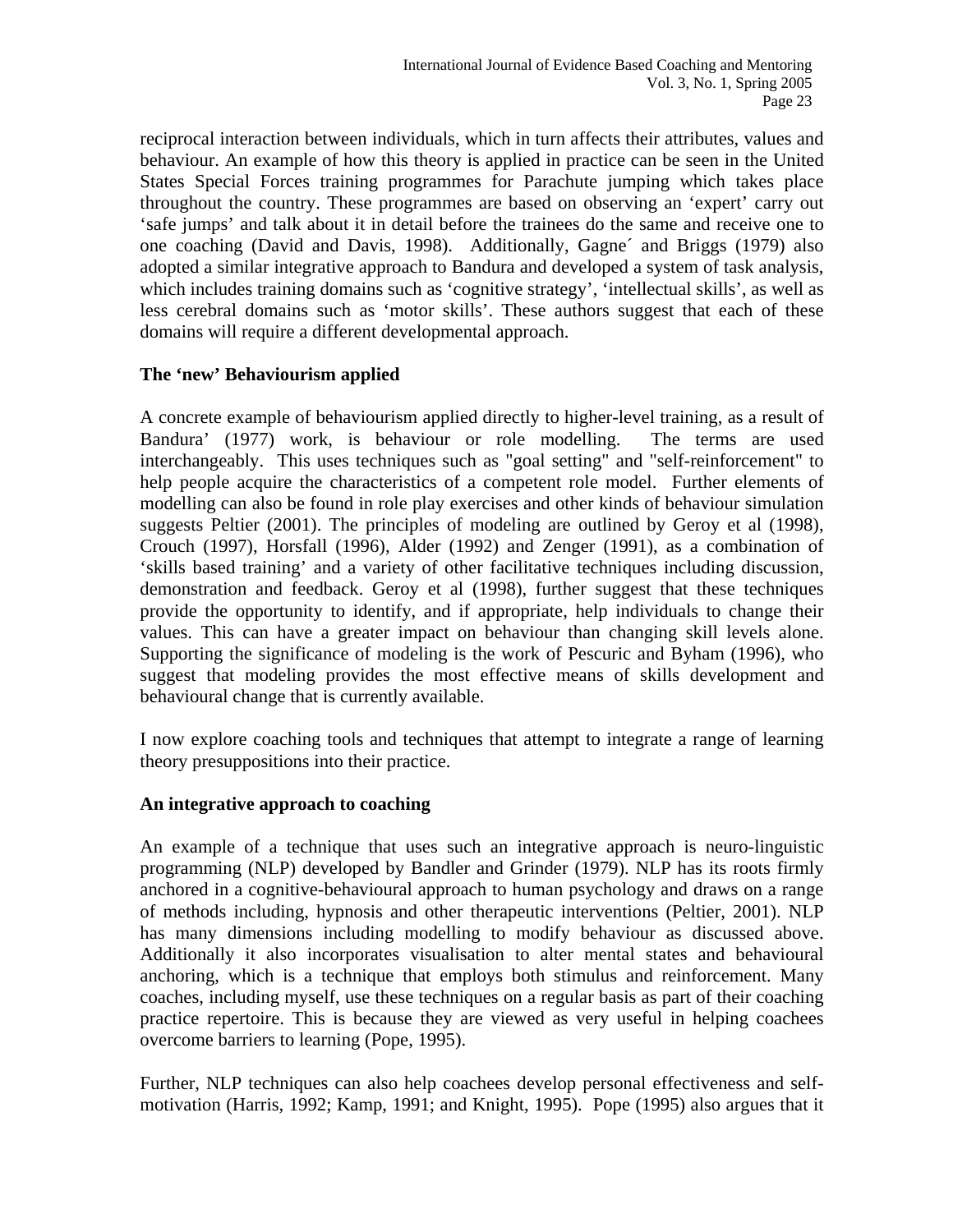can be an invaluable tool for trainers and coaches, in helping them to overcome their trainees' learning blocks. Additionally, O'Connor and Lages (2004) argue that coaches who do not incorporate a full range of NLP techniques in their practice run the risk of being left behind in terms of their own professional development and coaching mastery. NLP is not without its critics and probably its greatest current limitation is that there is little empirical evidence to support or contest its claims of effectiveness (Cheetham and Chivers, 2001).

My second exemplar of an integrative approach revolves around my own experience of being coached using a process developed by the Oxford School of Coaching and Mentoring (2002). This process involved both face to face coaching and a resource guide to help my development progress. Both processes adopted an integrative approach throughout my period of being coached and also coaching others as part of the programme. Exemplifying this focus was the fact that learning was located directly within the broad concept of experiential learning, which is based on the common-sense view that ideas are constantly being formed and reformed by life experiences. At its theoretical core lies Kolb's (1984) learning cycle, which draws heavily on the work of Dewey (1938), Lewin (1935) and Piaget (1926).

Additionally, Honey and Mumford's (1986) adaptation of the Kolb model in which the learner moves from 'having an experience' to 'reviewing the experience' to 'concluding from the experience' to 'planning the next steps' was also heavily focused on and used as a coaching practice review technique with my own coach. This approach has come in for criticism from Schlesinger (1996), who argues that, while the elements of both the Kolb and Honey and Mumford cycles are relevant, learners in practice jump between these elements in complex ways. Thus learning is much more fragmented, and often more chaotic, than the cycles suggest. This was validated by my own experience of using this approach as a reflective tool for developing my own professional expertise. This approach was also integrated with a specific 'goal setting' and 'reinforcement' process that was used by my coach to feedback on my practice issues and reinforce the adoption of good coaching practice. This is an example of the explicit use of two techniques, namely goal setting and reinforcement via feedback, which Baker and Buckley (1996) contend are firmly rooted in the practice of behaviourism. My own experience, and the experience of the people I coached during this process was that the integration of the cognitive experiential Kolb approach and the more behavioural goal setting and feedback was very effective. In isolation however, these techniques could have lost much of the impact that they actually had through their purposeful integration.

# **Conclusion**

In conclusion, this analysis has aimed to provide coaches with an understanding of the significance of behaviourism on their everyday coaching practices. It has also tried to locate the use of the techniques that emerged out of behaviourism within a historical perspective thus providing coaches with the possibility of better understanding the appropriateness of their application and also addressing Berglas's (2001) critique of the coaching profession *per se*.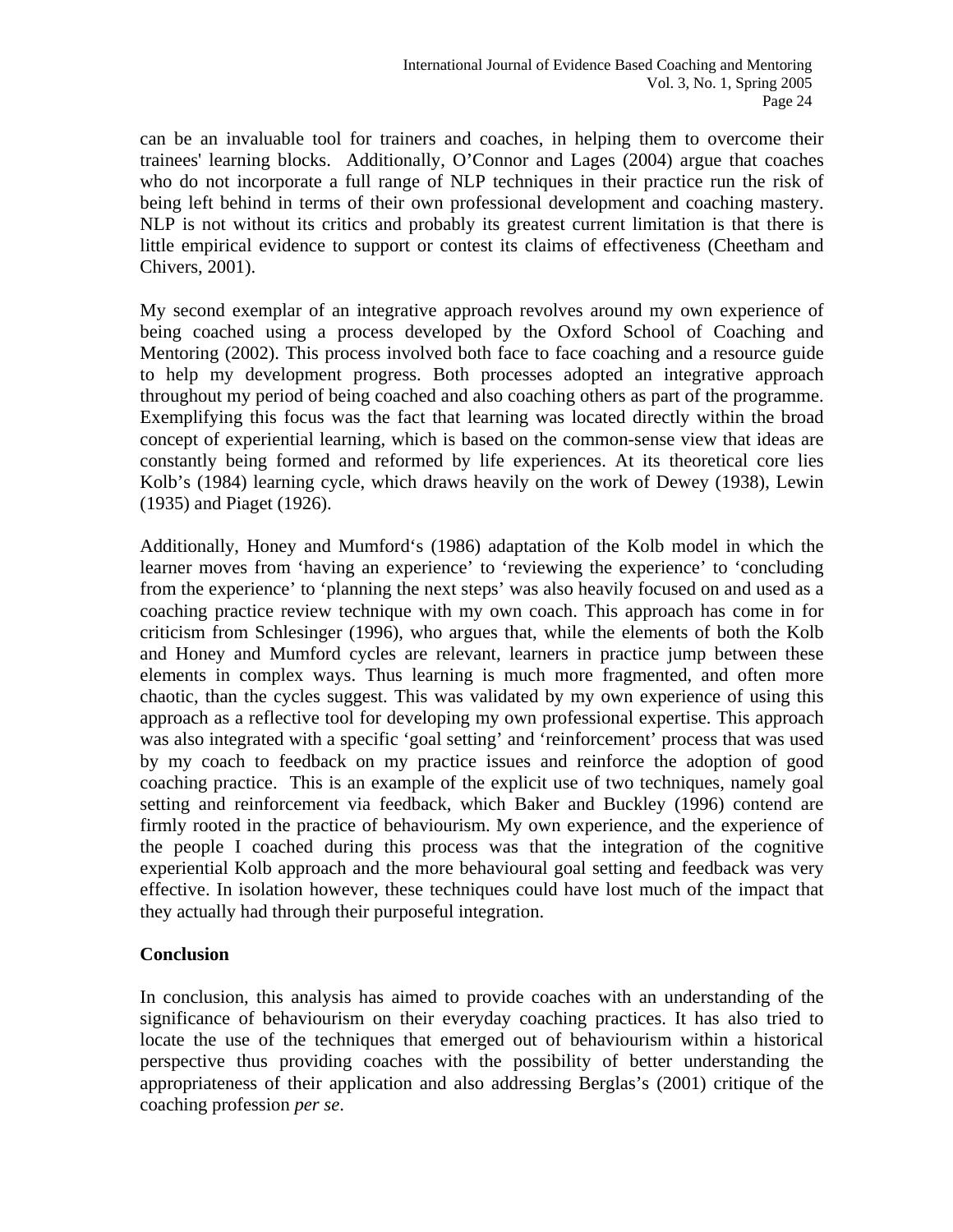A critique of behaviourism was then undertaken encompassing the constructivist approach to learning as an exemplar of how this approach has had to adapt. The result of this adaptation has been the emergence of an integrative approach to learning and coaching practice that started with the use of behaviour modeling. My own experience of using NLP techniques and the Oxford School of Coaching and Mentoring professional development process has also been used as examples of integration. Consequently my own reflections on using these processes has served to reinforce my belief that an integrative approach to coaching practice development is the most appropriate way forward.

# **Future research**

Cheetham and Chivers (2001) argue that one area that needs more empirical research is that of the effectiveness of integrative techniques like NLP. NLP currently relies too heavily on anecdotal evidence put forward by practitioners of this discipline. Effective coaching practice needs to be grounded in the development of a sound methodology based on research evidence (Cox and Ledgerwood, 2003) – something that is yet to be established in the case of NLP. Additionally much more research needs to be undertaken to identify the correlation between the impact of coaching feedback and its associated improvement in performance as highlighted by the work of Baker and Buckley (1996). For without establishing the research base to validate this causal link the efficacy of coaching practice itself can be called into question. Finally further research needs to address the fact that there is no universally accepted model or theory of adult learning as applied to the field of coaching practice which must be developed if coaching practice is to continue to evolve. It is my view that this needs to be an integrative approach rather than the disparate, personal agenda based and consequently adversarial myriad of approaches that is presently advocated.

# **References**

**Alder, H.** (1992) 'A model for personal success', *Management Decision,* 23-25.

**Baker, D. F. & Buckley, M. R.** (1996) 'A historical perspective of the impact of feedback on behaviour', *Journal of Management History,* 2, 4, 21-33.

**Bandler, R. & Grinder, J.** (1979) *Frogs Into Princes: Neuro-linguistic Programming*, Moab, UT: Real People Press.

**Bandura, A.** (1977) *Social Learning Theory,* Englewood Cliffs, NJ.: Prentice-Hall. **Bandura, A.** (1986) *Social Foundations of Thought and Action: A Social Cognitive Theory,* Englewood Cliffs, NJ.: Prentice-Hall.

**Berglas, S.** (2002) 'The very real dangers of executive coaching', *Harvard Business Review,* June, 3–8.

**Bolles, R. C.** (1972) Reinforcement, expectancy and learning, *Psychological Review,* 77, 32-48.

**Burdett, J. O.** (1998) Forty things every manager should know about coaching, *Journal of Management Development,* 17, 2, 142-52.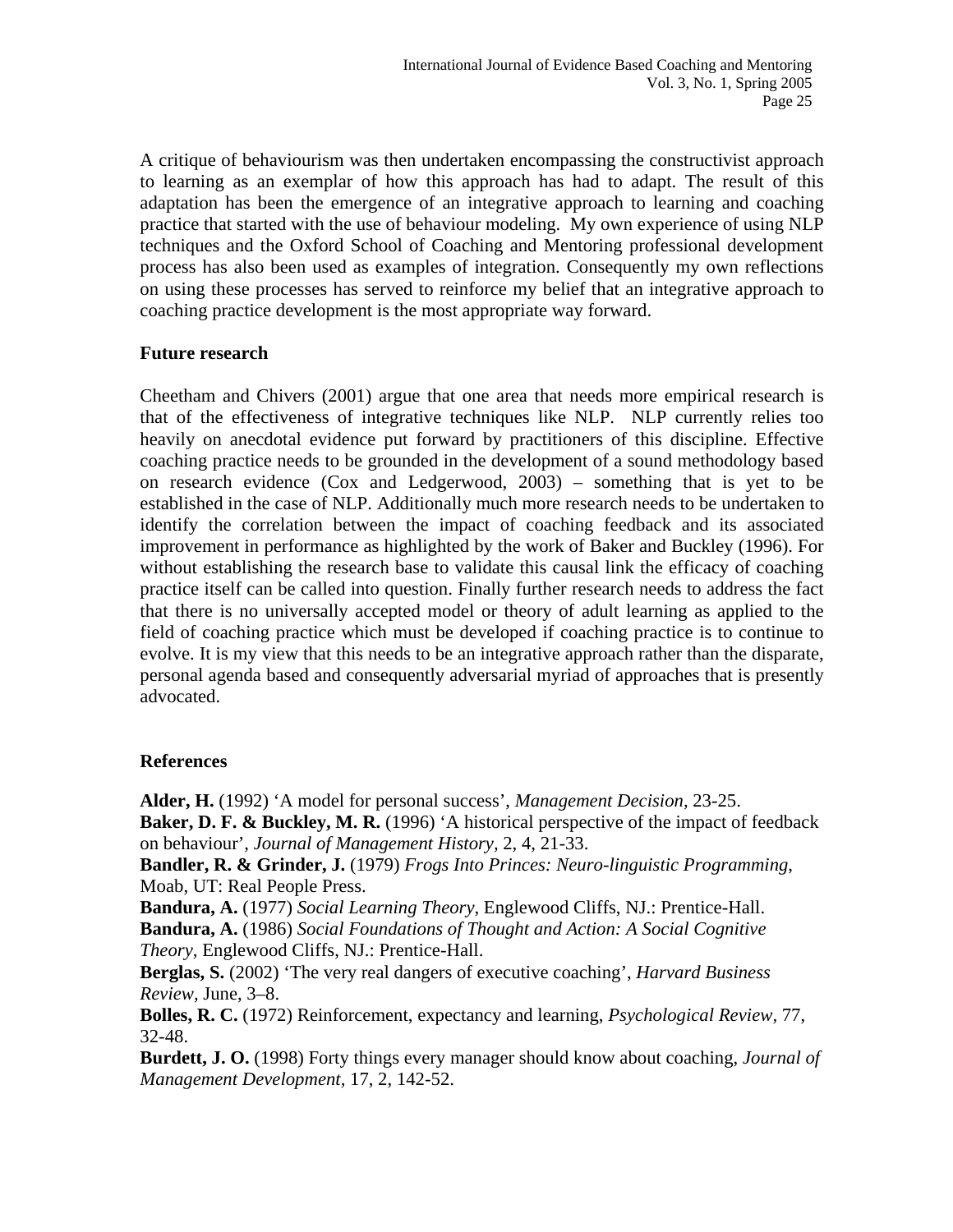**Cheetham, G. & Chivers, G.** (2001), How professionals learn in practice: an investigation of informal learning amongst people working in professions', *Journal of European Industrial Training,* 25, 5, 247-92.

**Chomsky, N.** (1959) Review of Skinner's Verbal Behaviour, *Language,* 35, 1, 26-58. **Cox, E. & Ledgerwood, G. (**2003) Editorial: the new profession, *International Journal of Evidence Based Coaching and Mentoring,* 1, 1, 4-5.

**Crouch, N.** (1997) Winning ways, *People Management,* 40-43.

**Davis, J.R. & Davis A.B.** (1998), E*ffective Training Strategies: A Comprehensive Guide to Maximizing Learning in Organisations,* San Francisco, CA.: Berret-Koehler Publishers Inc.

**Derry, S.** (1996) Cognitive schema theory in the constructivist debate, *Educational Psychologist,* 31, 3/4, 163-74.

**Dewey, J.** (1938) *Experience and Education*, Indianapolis, IN.: Kappa Delta Pi. **Flaherty, J.** (1999) *Coaching; Evoking Excellence in Others,* Woburn, MA: Butterworth and Heinemann.

**Fosnot, C.** (ed.) (1996) *Constructivism: Theory, Perspectives and Practice,* York, NY: Teachers College Press.

**Gagne´, R.M. & Briggs, L.J.** (1979) *Principles of Instructional Design*, New York, NY: Holt, Rinehart and Winston,

**Geroy, G. D., Wright, P.C. and Anderson, J.** (1998) 'Strategic performance empowerment model', *Empowerment in Organisations,* 6, 2, 57-65.

**Goldsmith, M., Lyons, L. and Freas, A.** (2000) *Coaching for Leadership,* San Francisco, CA: Jossey Bass/Pfeiffer.

**Hanley, S.** (1994) *On Constructivism,* available at:

http://pespmcl.vub.ac.be/EPISTEML.html

**Hargrove, R.** (1995) *Masterful Coaching,* San Francisco, CA: Jossey Bass/Pfeiffer.

**Harris, C.** (1992), 'NLP, pathway to personal effectiveness', *Personnel Management,* 24, 7, 44-7.

Hill, W.F. (1990) *Learning: A Survey of Psychological Interpretations*, 5<sup>th</sup> ed, New York, NY: Harper and Row,

**Hodson, D. & Hodson, J.** (1998) From constructivism to social constructivism: a Vygotskian perspective on teaching and learning science, *School Science Review,* 79, 289, 33-41.

**Honey, P. & Mumford, A.** (1986) *The Manual of Learning Styles*, Maidenhead: P. Honey.

**Horsfall, G.A.** (1996) Accountability: the force behind empowerment, *Hospital Material Management Quarterly,* 26-31.

**Jonassen, D.** (1994) Thinking technology, *Educational Technology,* 34, 4, 34-7. **Judge, W. and Cowell, J.** (1997) The brave new world of executive coaching, *Business Horizons,* 40, 4, 71.

**Kamp, D.** (1991), Neuro-linguistic programming, *Training and Development,* 9, 10, 36-8. **Kilburg, R. R.** (1996) Towards a conceptual understanding and definition of executive coaching, *Consulting Psychology Journal,* 48, 2, 134-44.

**Knight, S.** (1995) *NLP at Work: The Difference That Makes a Difference in Business*, London: Nicholas Brealey Publishing Ltd.

**Kolb, D.A.** (1984) *Experiential Learning*, Englewood Cliffs, NJ.: Prentice-Hall,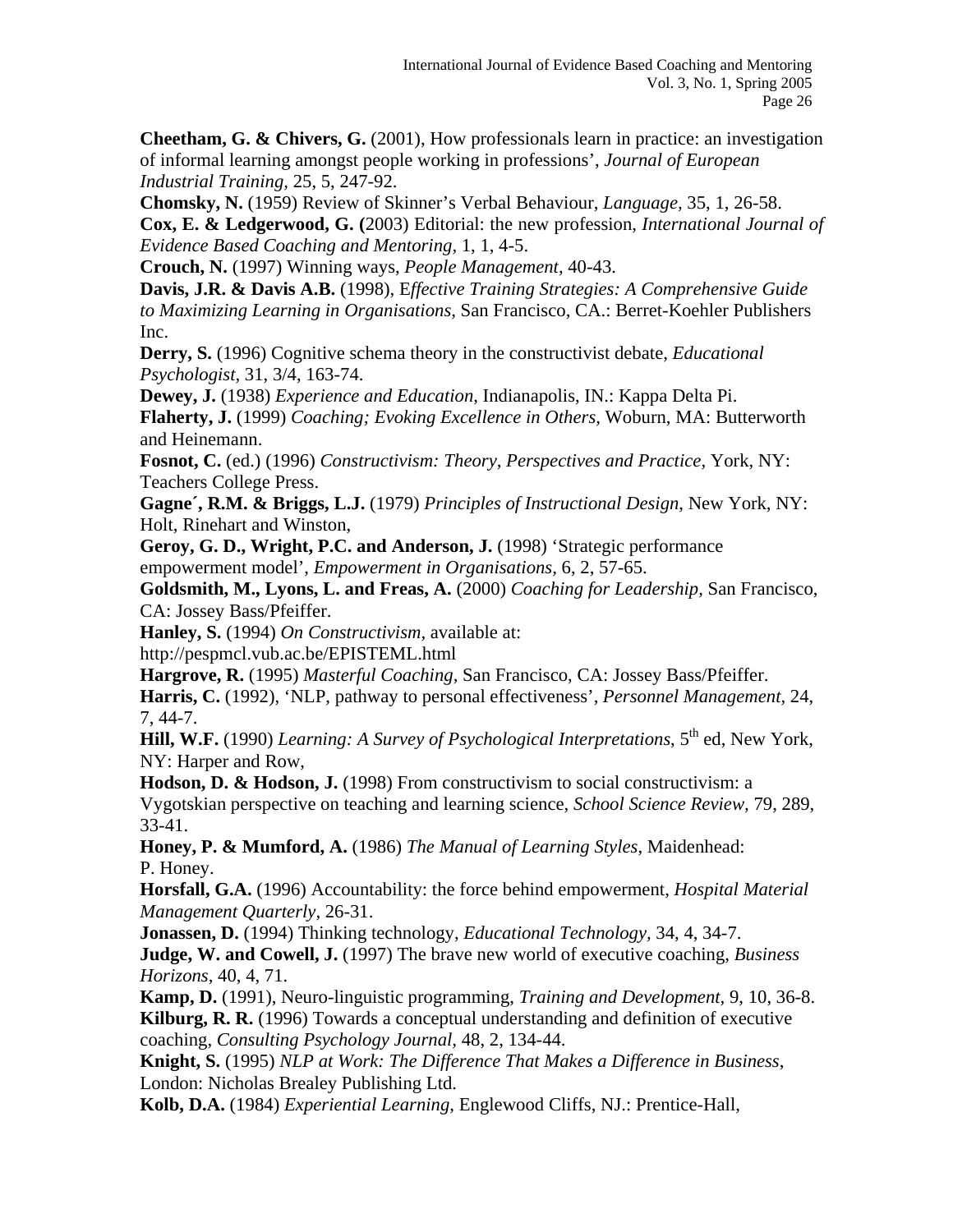**Kolb, D.A.** (ed.) (1988) *Experience as the Source of Learning and Development,* London: Prentice Hall International.

**Lewin, K.** (1935) *Dynamic Theory of Personality*, Translated by Adams, D.K.& Zener, E., New York, NY: McGraw-Hill.

**Mager, R.F.** (1962) *Preparing Instructional Objectives,* Palo Alto, Calif: Fearon. **Masani, P.R.** (2001) Three modern enemies of science materialism, existentialism, constructivism, *Kybernetes,* 30, 3, 278-294.

**Mennell, S.** (1980) *Sociological Theory: Uses and Utilities,* Walton-on-Thames, Nelson. **Myers, D.G.** (1988) *Psychology*, London: Worth.

**O'Connor, J. & Lager, A.** (2004) *Coaching with NLP: How to be a Master Coach,* Shaftesbury: Element Books Ltd.

**Oxford School of Coaching and Mentoring** (2002) *The professional Coach-Mentor's guide to managing your own learning*, Oxford: Oxford School of Coaching and Mentoring. **Parsloe, E. & Wray, M.** (2000) *Coaching and Mentoring: Practical Methods to Improve Learning,* London: Kogan Page.

Pavlov, I.P. (1927) Conditioned Reflexes, Anrep, S.V., London: Oxford University Press, **Peltier, B.** (2001) *The Psychology of Executive Coaching: Theory and Application',* New York, NY.: Brunner-Routledge.

**Pescuric, A. & Byham, W. C.** (1996) The new look of behavior modeling, *Training and Development,* 24-30.

**Piaget, J.** (1926) *The Language and Thought of the Child,* Translated by Worden, M. New York, NY: Harcourt Brace Jovanovich.

**Pope. S.** (1995) How do we do what we do? Trainers and neuro-linguistic programming, *Practical Training,* 1, 1, 29-31.

**Reber, R. S.** (1985) T*he Penguin Dictionary of Psychology,* London: Penguin Group **Simon, A.** (1994) A generative strategy for investigating management practices in the Australian business service industry and for QM customer surveys, *First National Research Conference on Quality Management,* Mount Eliza, Victoria: 65-77.

**Skinner, B.F.** (1938) *The Behaviour of Organisms: An Experimental Analysis*, New York, NY.: Appleton-Century-Crofts,

**Schlesinger, E.** (1996) Why learning is not a cycle, *Industrial and Commercial Training,*  28, 2, 30-5, 5, 11-17.

**Strauss, A. & Corbin, J.** (1990) *Basics of Qualitative Research: Grounded Theory Procedures and Techniques,* London: Sage.

**Thach, L. C. & Heinselman, T.** (2000) 'Executive coaching defined', *Training and Development Journal,* 53, 3, 34-9.

**Thach, L. C.** (2002) 'The impact of executive coaching and 360 feedback on leadership effectiveness', *Leadership and Organizational Development Journal,* 23, 4, 205-214.

**Thorndike, E. L.** (1911) *Animal Intelligence,* New York, NY.: MacMillan

**Thorndike, E. L.** (1931) *Human Learning,* New York, NY.: The Century Company. **Tolman, E.C.** (1959) 'Principles of purposive behaviour', in Koch, S., *Psychology: A* 

*Study of a Science, 2,* New York, NY.: McGraw-Hill.

**Von Glaserfeld, E.** (1995) Sensory experience, abstraction and teaching, in Steffe, L. & Gale, J. (eds.), *Constructivism in Education,* New Jersey, NY: Lawrence Erlbaum Associates.